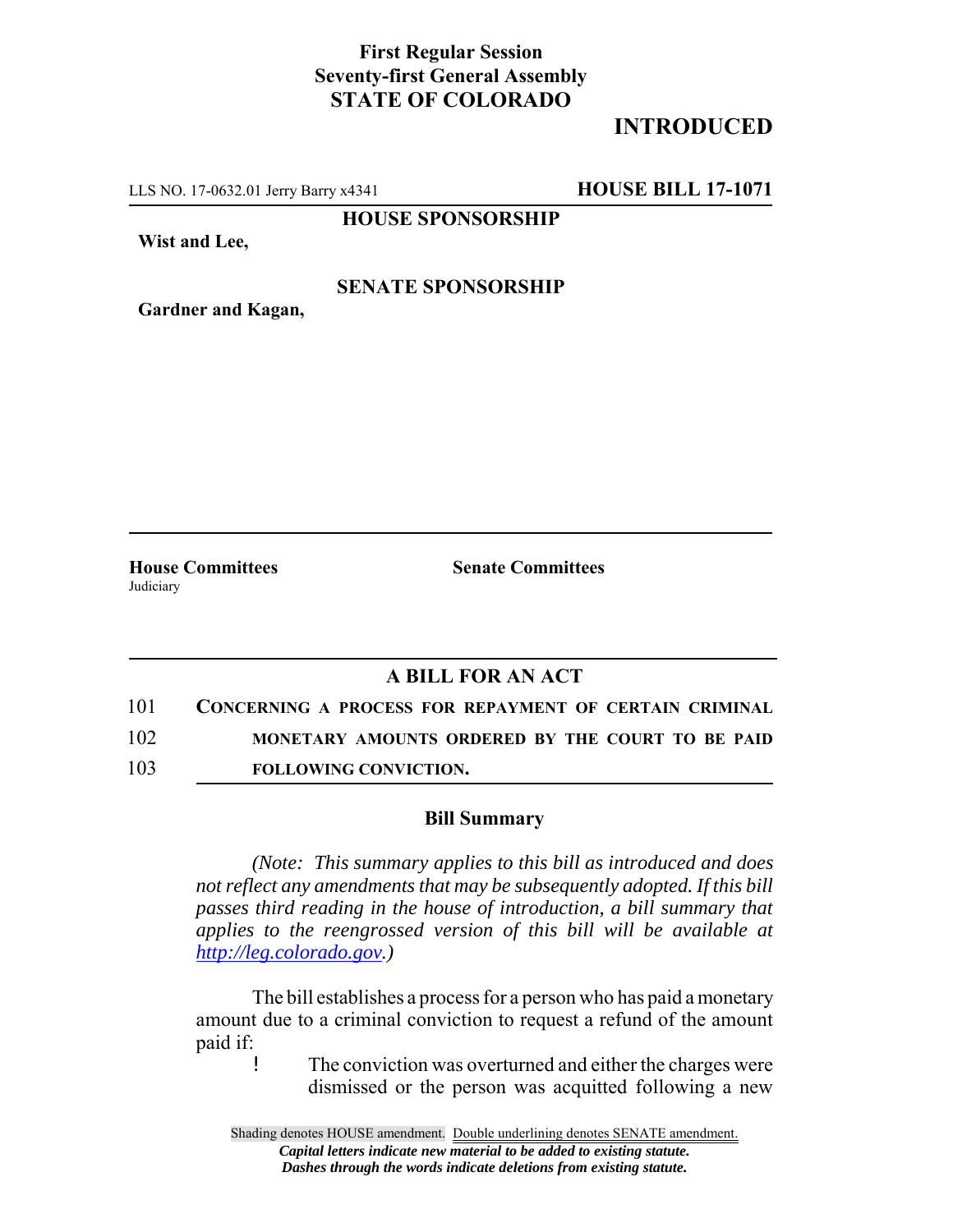trial; or

! All or part of an order for restitution was reversed and the person paid more restitution than was ultimately ordered. The bill directs the state court administrator to pay to the person, from amounts appropriated from the general fund, the amount of any refund found due.

 *Be it enacted by the General Assembly of the State of Colorado:* **SECTION 1.** In Colorado Revised Statutes, **add** 18-1.3-703 as follows: **18-1.3-703. Reimbursement of amounts paid following a vacated conviction or amended order for restitution - petition.** (1) THE FOLLOWING PERSONS ARE ELIGIBLE UNDER THIS SECTION FOR A REFUND OF MONETARY PAYMENTS ACTUALLY PAID: 8 (a) A PERSON WHO PAID COURT-ORDERED FINES, FEES, COSTS, SURCHARGES, RESTITUTION, INTEREST, OR OTHER MONETARY AMOUNTS RESULTING FROM A CRIMINAL CONVICTION IN THIS STATE IF THE AMOUNT PAID RELATES SOLELY TO A CONVICTION: (I) THAT IS VACATED AFTER POSTCONVICTION PROCEEDINGS OR IS OVERTURNED ON APPEAL; AND **(II)** THE CHARGE ON WHICH THE CONVICTION WAS BASED IS DISMISSED OR THE PERSON IS ACQUITTED OF THE CHARGE AFTER A NEW TRIAL; (b) A PERSON WHO PAID COURT-ORDERED RESTITUTION AND INTEREST RESULTING FROM A CRIMINAL CONVICTION IN THIS STATE AND: (I) THE RESTITUTION ORDERED BY THE DISTRICT COURT IS 20 REVERSED ON APPEAL; OR **III)** THE AMOUNT OF RESTITUTION ORDERED BY THE COURT IS REVERSED ON APPEAL AND THE PERSON HAS PAID RESTITUTION OR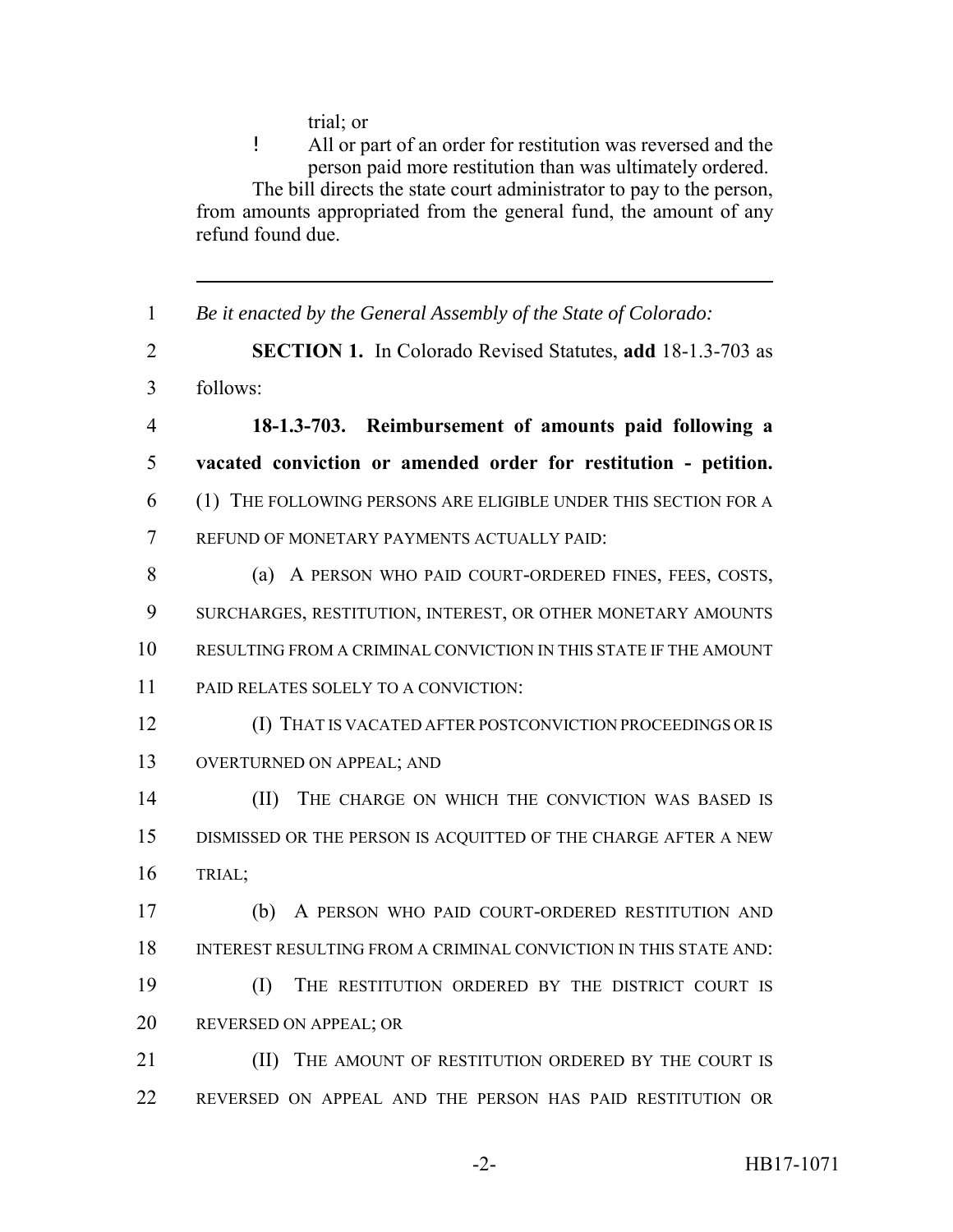1 INTEREST IN EXCESS OF THE AMOUNT UPHELD ON APPEAL.

 (2) (a) A PERSON MAY FILE A WRITTEN MOTION IN THE COURT IN WHICH THE CONVICTION WAS ENTERED FOR A REFUND OF ANY MONETARY AMOUNTS DESCRIBED IN SUBSECTION (1) OF THIS SECTION WITHIN ONE YEAR AFTER THE PERSON BECOMES ELIGIBLE FOR THE REFUND. THE ONE-YEAR TIME LIMIT IS JURISDICTIONAL AND MAY NOT BE EXTENDED BY A COURT.

 (b) THE MOVANT BEARS THE BURDEN OF PROVING BY A PREPONDERANCE OF THE EVIDENCE THAT THE AMOUNT WAS ACTUALLY PAID AND THAT IT IS ELIGIBLE FOR A REFUND PURSUANT TO SUBSECTION (1) OF THIS SECTION. IF THE COURT FINDS THAT THE MOVANT HAS ESTABLISHED ELIGIBILITY FOR A REFUND, THE COURT SHALL ISSUE AN ORDER DIRECTING THE STATE COURT ADMINISTRATOR TO ISSUE A REFUND 14 FOR THE TOTAL MONETARY AMOUNT FOUND TO BE DUE.

 (3) NOTHING IN THIS SECTION REQUIRES A VICTIM TO REPAY RESTITUTION RECEIVED AS A RESULT OF A CRIMINAL CONVICTION.

 **SECTION 2.** In Colorado Revised Statutes, **add** 13-3-114.5 as follows:

 **13-3-114.5. State court administrator - reimbursement of monetary amounts paid following a vacated conviction or amended order of restitution.** WITHIN TWENTY-EIGHT DAYS AFTER RECEIPT OF AN ORDER FROM A DISTRICT COURT FOR PAYMENT OF A REFUND OF MONETARY AMOUNTS PAID, THE STATE COURT ADMINISTRATOR SHALL ISSUE A REFUND PAYMENT TO THE PERSON WHO ESTABLISHED ELIGIBILITY UNDER SECTION 18-1.3-703.

 **SECTION 3. Effective date - applicability.** This act takes effect upon passage and applies to convictions vacated and restitution orders